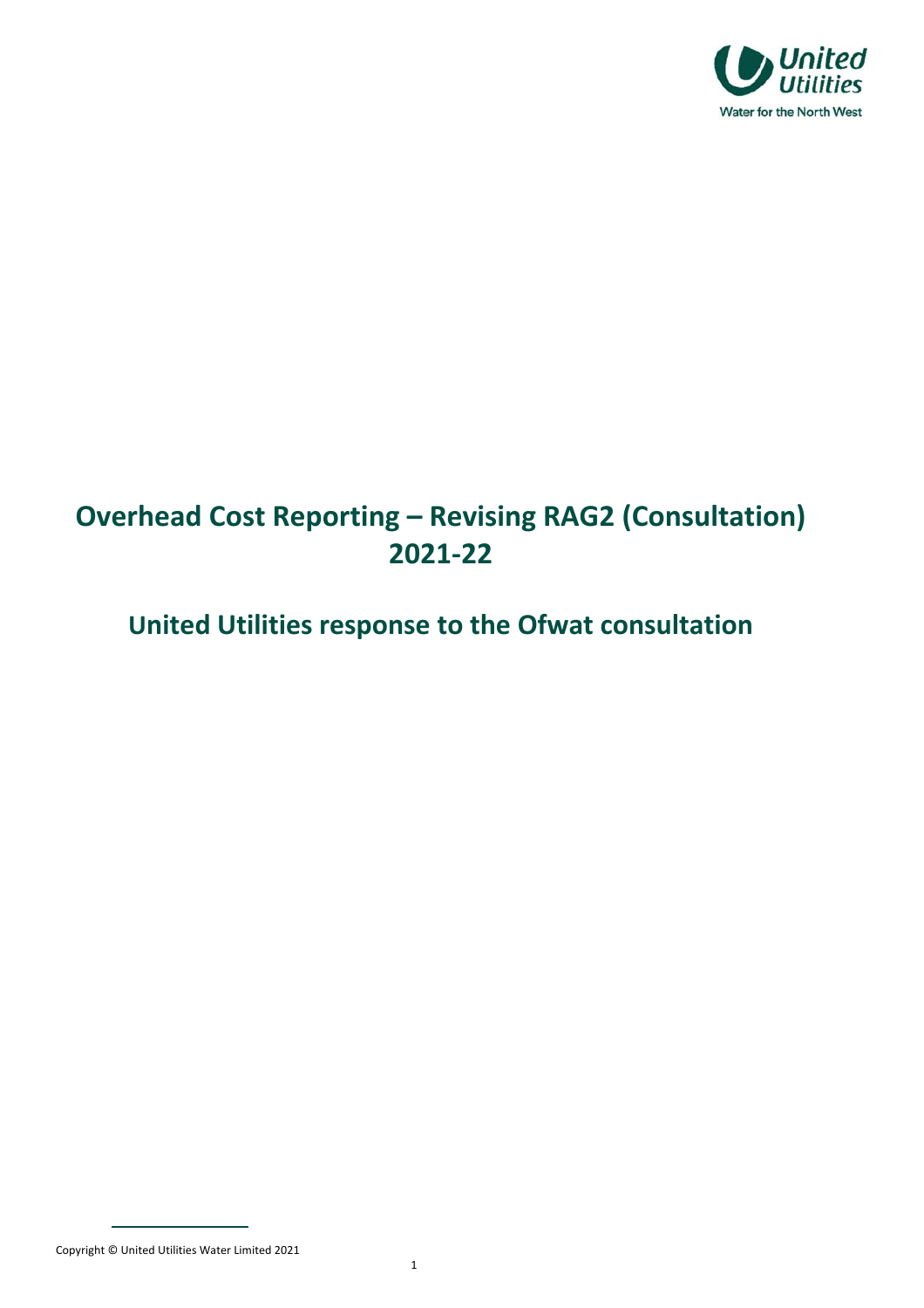## **United Utilities response to the Ofwat consultation**  Overhead cost reporting – Revising RAG2 Consultation 2021‐22

#### **Introduction**

United Utilities welcomes the opportunity to comment on Ofwat's consultation on overhead cost reporting – revising RAG2.

We have responded to each of the questions set out in the consultation.

#### **Consultation questions**

#### **Q1. Do you agree with the guidance that we propose adding to RAG2?**

United Utilities welcomes additional guidance on the allocation of overhead costs between wholesale price controls in order to aid comparable and cost reflective reporting.

The proposed split of regulation costs within RAG 2.09 appears sensible and we agree it will improve consistency of reporting across the industry. Given the capital nature of developer services activity, we currently report minimal operating expenditure for this activity, as such, other than the specific requirement to allocate  $1/10<sup>th</sup>$  of regulation costs to developer services, we do not expect a material change in reported operating expenditure as a result of the updated RAG2 guidance.

We note reference to the possibility of the creation of a separate price control for developer services, within paragraph 1.5 of 'Overhead cost reporting – revising RAG2' consultation. Whilst we understand this may be required for AMP8, for AMP7 reporting we believe developer services performance should continue to be reported on a consistent basis to that set at PR19. Importantly, if a new developer services price control was intended to be say separately (shadow) reported for APR 2021‐22 reporting, the proforma tables issued as part of the 'Consultation on regulatory reporting for the 2021‐22 reporting year' would require a significant overhaul to accommodate this ‐ however, no changes were reflected in this consultation document. Any proforma table changes should be signalled early in the reporting year to allow companies time to accommodate this.

### **Q2. Are the 'general and support' categories carried over from RAG 2.08 still appropriate? If not then what should we use instead?**

Consistent with RAG 2.08, we believe the general and support categories detailed within RAG 2.09 are still appropriate for costs of this nature.

For completeness, we also identified the following additional categories of G&S spend within our 2020/21 accounting methodology statement.

| <b>Expenditure line</b><br>item | Allocation to price control                                                                                                  |
|---------------------------------|------------------------------------------------------------------------------------------------------------------------------|
| Learning &<br>Development       | Allocation to price control based on a management assessment of time spent.                                                  |
| <b>General Counsel</b>          | Directly attributable to price control where possible. Remaining costs allocated to<br>price control by FTE.                 |
| Corporate Affairs               | Costs allocated to price control using default FTE driver.                                                                   |
| <b>Asset Management</b>         | Directly attributed where possible. Otherwise allocated based on management<br>assessment using the most appropriate driver. |

The general and support categories could reasonably be expanded to also include the above categories although, as shown above, we do not believe these require any specific drivers so could reasonably argue these are already adequately covered by the 'other general and support costs' category.

Copyright © United Utilities Water Limited <sup>2021</sup> <sup>2</sup>